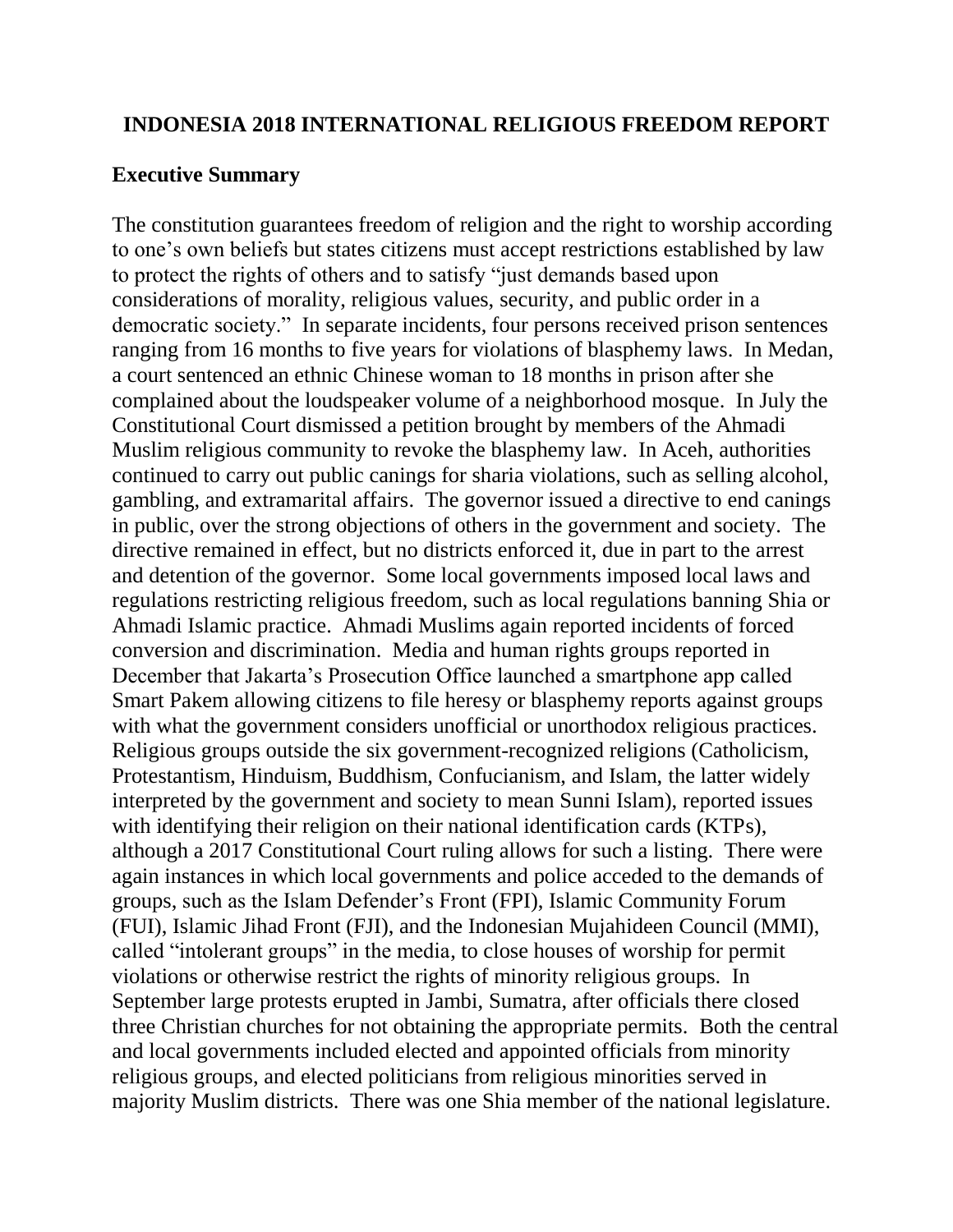In May a family of suicide bombers attacked three Christian churches in Surabaya within minutes of each other, killing 13 persons and injuring 40 others. In February a man with a machete attacked a Catholic congregation in Yogyakarta and injured four persons, including the church priest. Also in May a mob destroyed several houses and attempted to expel the Ahmadi community from a village in West Nusa Tenggara. In March an unknown group vandalized a Catholic church in Sumatra. Many prominent civil society representatives, including religious organizations from all faiths, worked to counter religious intolerance and promote pluralism and tolerance of minority religious groups.

The U.S. government advocated for religious freedom at the highest levels, with both government and civil society leaders, and spoke out publicly against discrimination and violence against minority religious communities. The Department of State Coordinator for Counterterrorism visited Jakarta in September and met with local religious leaders to discuss ways to combat violence against religious groups in the country. Embassy and consulate officials engaged government officials on specific issues, including actions against religious minorities; closures of places of worship and access for foreign religious organizations; convictions for blasphemy and defamation of religion; the importance of tolerance and rule of law; the application of sharia to non-Muslims; and religious identification requirements on national identification cards. The U.S.-Indonesia Council on Religion and Pluralism – endorsed by both governments and comprising religious and civil society leaders, academics, and experts from both countries – met with visiting U.S. government officials to discuss religious freedom issues. The embassy and consulates carried the message of respect for diversity and religious tolerance to tens of millions of people in the country through outreach efforts, including events, media interviews, social media initiatives, digital and public speaking engagements, youth exchanges, and educational programs.

# **Section I. Religious Demography**

The U.S. government estimates the total population at 262.8 million (July 2018 estimate). According to the 2010 census, approximately 87 percent of the population is Muslim, 7 percent Protestant, 3 percent Roman Catholic, and 1.5 percent Hindu. Those identifying with other religious groups, including Buddhism, traditional indigenous religions, Confucianism, and other Christian denominations, and those who did not respond to the census question comprise approximately 1.3 percent of the population.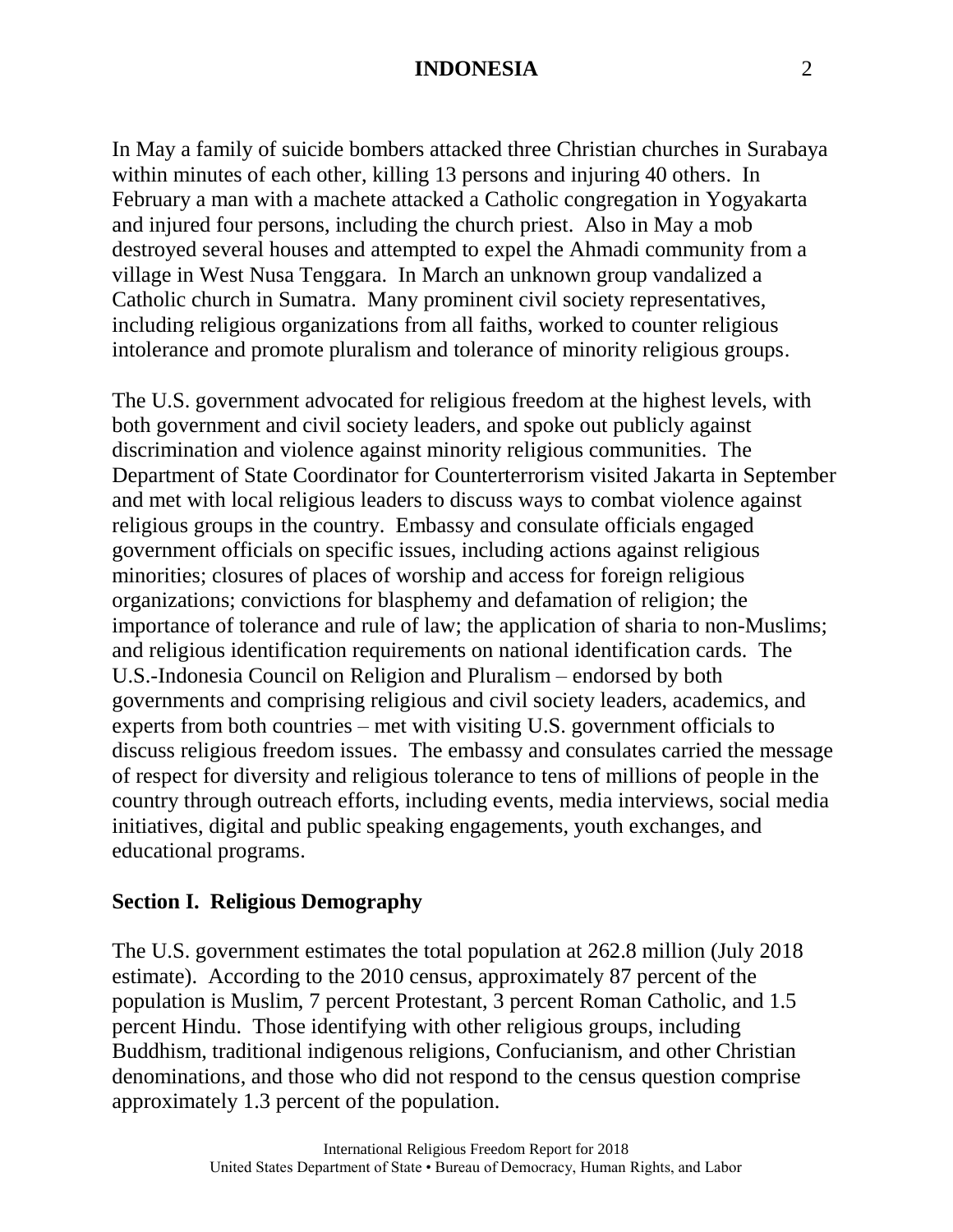The Muslim population is overwhelmingly Sunni. An estimated one to three million Muslims are Shia. Many smaller Muslim groups exist; estimates put the total number of Ahmadi Muslims at 200,000 to 400,000.

Many religious groups incorporate elements of Islam, Hinduism, and Buddhism, making it difficult to disaggregate the exact number of followers. An estimated 20 million people, primarily in Java, Kalimantan, and Papua, practice various traditional belief systems, often referred to collectively as *aliran kepercayaan*. There are approximately 400 different *aliran kepercayaan* communities throughout the archipelago.

There is a Sikh population estimated at between 10,000 and 15,000, with approximately 5,000 in Medan and the rest in Jakarta. There are very small Jewish communities in Jakarta, Manado, Jayapura, and elsewhere. The Baha'i Faith and Falun Dafa (or Falun Gong) communities report thousands of members, but independent estimates are not available. The number of atheists is also unknown, but the group Indonesian Atheists states it has more than 700 members.

The province of Bali is predominantly Hindu, and the provinces of Papua, West Papua, East Nusa Tenggara, and North Sulawesi are predominantly Christian.

# **Section II. Status of Government Respect for Religious Freedom**

## **Legal Framework**

The constitution guarantees the right to practice the religion of one's choice and specifies that freedom of religion is a human right that may not be limited. The constitution states, "The nation is based upon belief in one supreme God," but it guarantees all persons the right to worship according to their own religion or belief. The law restricts citizens from exercising these rights in a way that impinges on the rights of others, oversteps common moral standards and religious values, or jeopardizes security or public order.

The Ministry of Religious Affairs (MRA) extends official recognition to six religious groups: Islam, Catholicism, Protestantism, Buddhism, Hinduism, and Confucianism. The government maintains a longstanding practice of recognizing Sunni Islam as the official version of Islam of local Muslims, although the constitution has no such stipulation.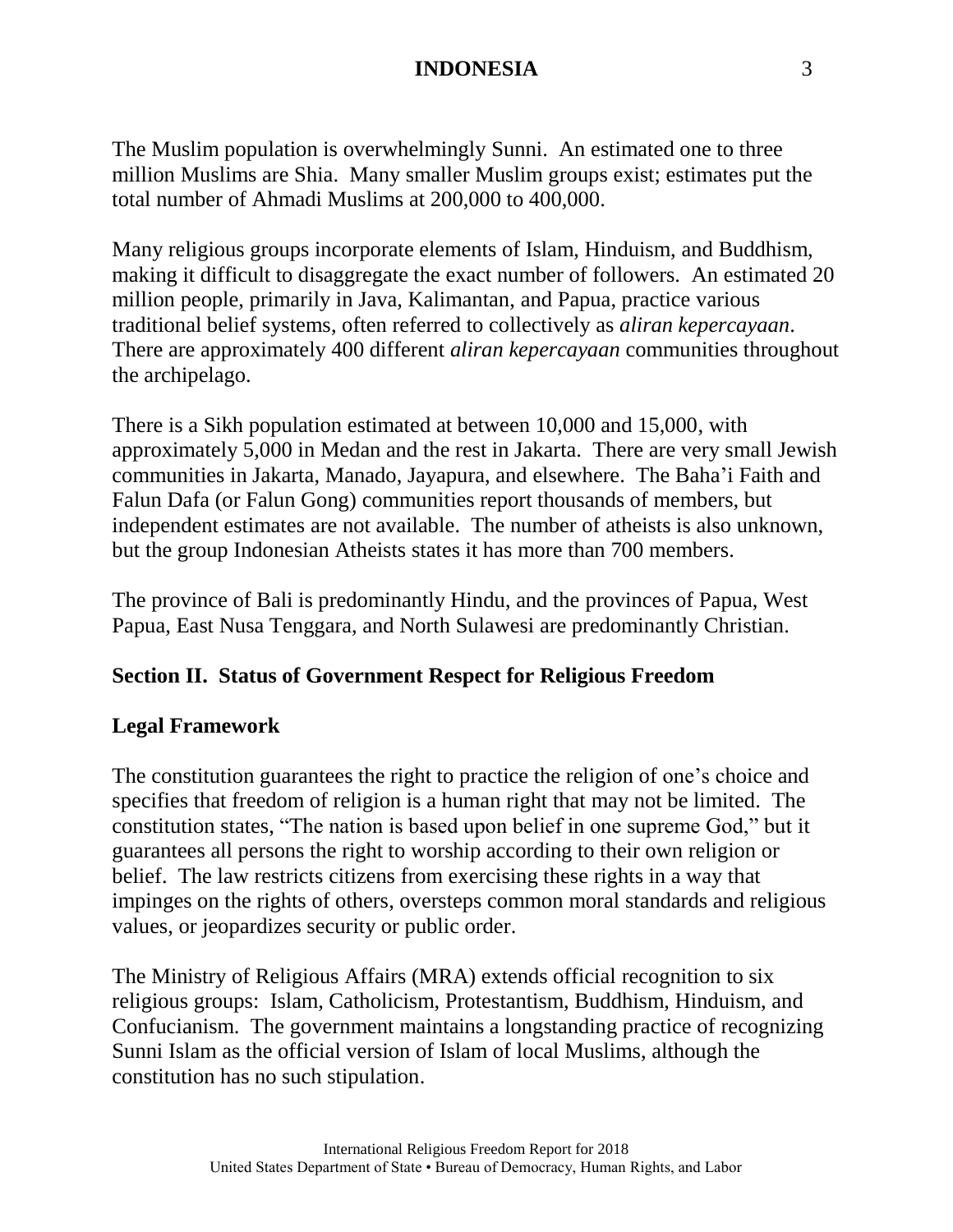The blasphemy articles in the criminal code prohibit deliberate public statements or activities that insult or defame any of the six official religious groups, or have the intent of preventing an individual from adhering to an official religion. These articles also stipulate that in any case of defamation of the six officially recognized religions, the Ministry of Home Affairs (MOHA), the MRA, and the Attorney General's Office must first warn the individual in question before bringing a defamation charge. The articles also forbid the dissemination of information designed to spread hatred or dissension among individuals and/or certain community groups based on ethnicity, religion, or race. Individuals may be subject to prosecution for blasphemous, atheistic, or heretical statements under either of these provisions or under the laws against defamation, and may face a maximum prison sentence of five years. A separate law forbids the electronic dissemination of the same types of information, with violations carrying a maximum four-year sentence.

The government defines a religion as having a prophet, holy book, and deity, as well as international recognition. The government deems the six officially recognized religions meet these requirements. Organizations representing one of the six recognized religions listed in the blasphemy law are not required to obtain a legal charter if they are established under a notary act and obtain approval from the Ministry of Law and Human Rights. Religious organizations other than the six recognized religions listed in the blasphemy law must obtain a legal charter as a civil society organization from the MOHA. Both ministries consult with the MRA before granting legal status to religious organizations. By law, all religious groups must officially register with the government. The laws requires all civil society organizations to uphold the national ideology of Pancasila, which encompasses the principles of belief in one God, justice, unity, democracy, and social justice, and they are prohibited from committing blasphemous acts or spreading religious hatred. Violations of the law may result in a loss of legal status, dissolution of the organization, and arrest of members under the blasphemy articles of the criminal code or other applicable laws. Indigenous religious groups must register with the Ministry of Education and Culture as *aliran kepercayaan* to obtain official, legal status.

A joint ministerial decree bans both proselytizing by the Ahmadi Muslim community and vigilantism against the group. Violations of the Ahmadi proselytizing ban carry a maximum five-year prison sentence on charges of blasphemy.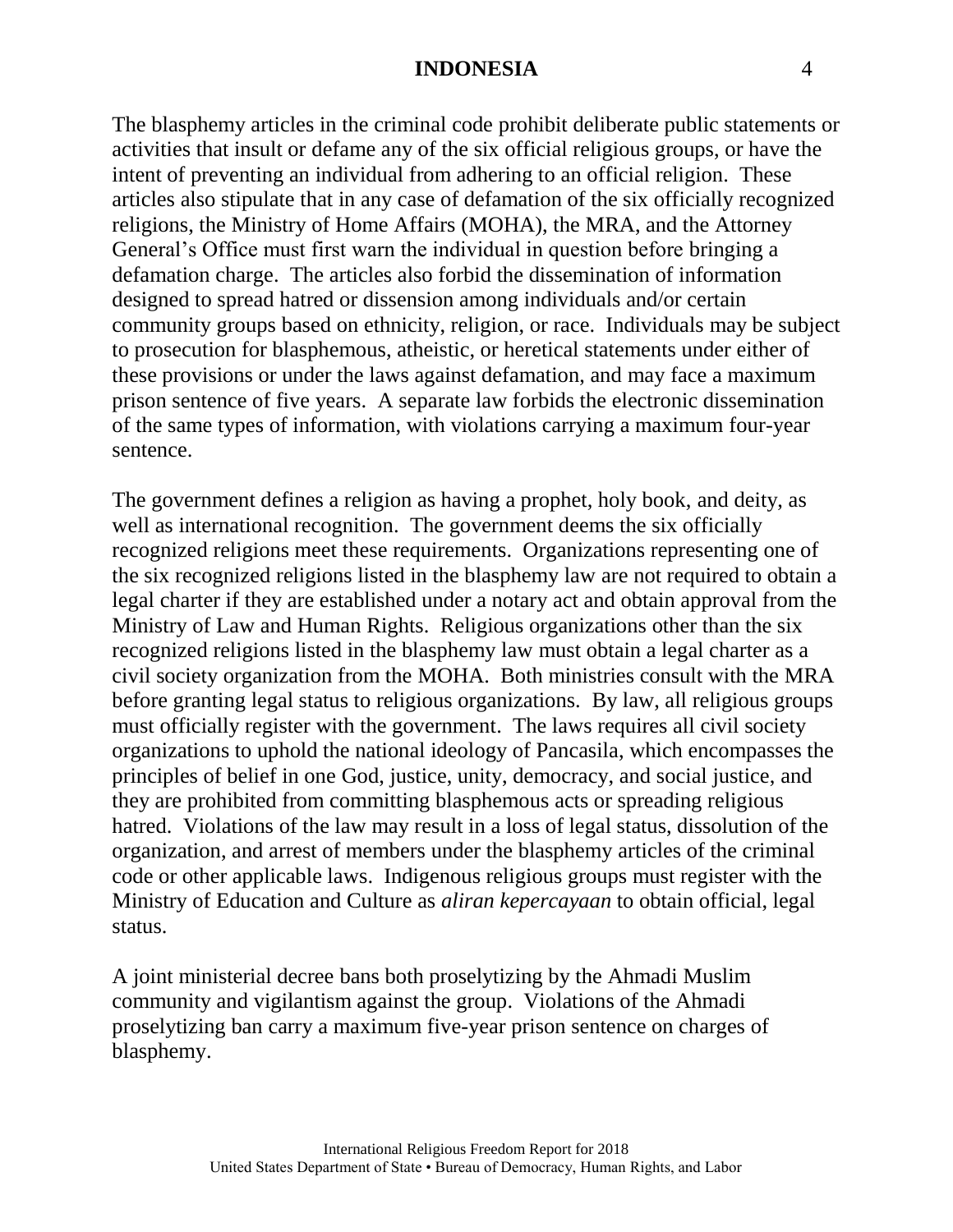The government requires all officially registered religious groups to comply with directives from the MRA and other ministries on issues such as construction of houses of worship, foreign aid to domestic religious institutions, and propagation of religion.

According to a joint ministerial decree, religious groups may not hold services in private residences, and those seeking to build a house of worship are required to obtain the signatures of at least 90 members of the group and 60 persons of other religious groups in the community stating they support the construction. Local governments are in charge of implementing the decree, and local regulations, implementation, and enforcement vary widely. The decree also requires approval from the local interfaith council, the Religious Harmony Forum (FKUB). Government-established FKUBs exist at the city or district level and comprise religious leaders from the six official groups. They are responsible for mediating interreligious conflicts.

The law requires religious instruction in public schools. Students have the right to request religious instruction in any one of the six official religions, but teachers are not always available to teach the requested religion classes. Individuals may not opt out of religious education requirements.

Under the terms of a 2005 peace agreement that ended a separatist conflict, Aceh Province has unique authority to implement sharia regulations. The law allows for provincial implementation and regulation of sharia and extends the jurisdiction of religious courts to economic transactions and criminal cases. The Aceh government states sharia in Aceh only applies to Muslim residents of the province. Some Aceh Sharia Agency officials, however, state that sharia applies to all Muslims in Aceh, regardless of their official residency. Sharia does not apply to non-Muslims.

Aceh's provincial sharia regulations criminalize consensual same-sex activity, adultery, gambling, consumption of alcohol, and proximity to members of the opposite sex outside of marriage for Muslim residents of the province. An Aceh governor's decree forbids women from working in or visiting restaurants unaccompanied by their spouse or a male relative after 9 p.m. A Banda Aceh mayoral decree forbids women from working in coffee shops, internet cafes, or sports venues after 1 p.m. Sharia regulations prohibit female Muslim residents of Aceh from wearing tight pants in public, and they must wear headscarves. One district in Aceh prohibits women from sitting astride motorcycles when riding as passengers, but this reportedly is rarely enforced. The maximum penalties for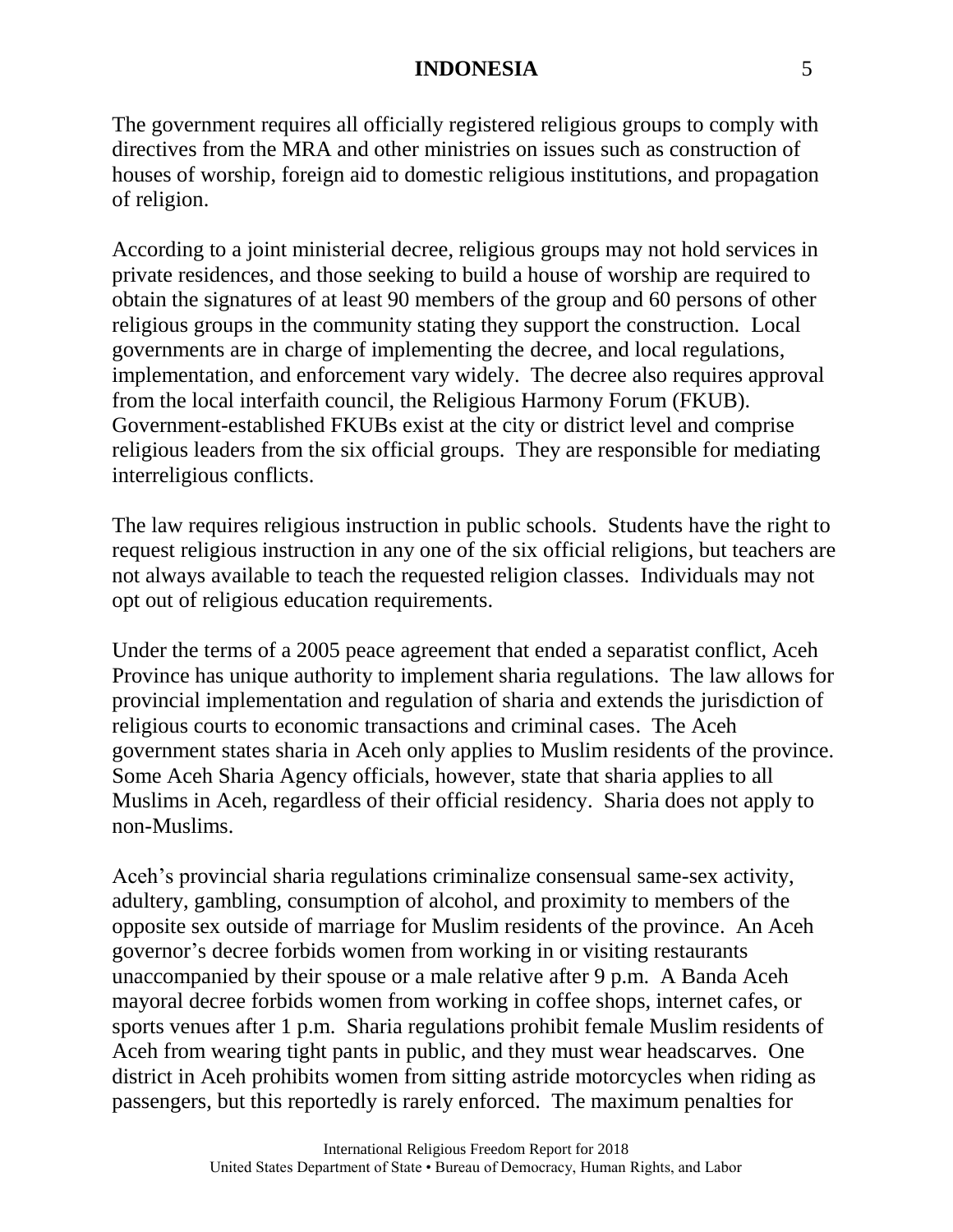violations of sharia regulations include imprisonment and caning. There are regulations limiting the amount of force that authorities may exert during a caning.

Many local governments outside of Aceh have enacted regulations based on religious considerations; most of these are in majority Muslim areas. Many of these regulations relate to matters such as religious education and only apply to a specific religious group. Some religiously inspired local regulations in effect apply to all citizens. For instance, some local regulations require restaurants to close during Ramadan fasting hours, ban alcohol, or mandate the collection of *zakat* (Islamic alms). Other local regulations forbid or limit the religious activities of religious minorities, especially Shia and Ahmadi Muslims.

The marriage law does not explicitly forbid interfaith marriage, but it contains an article stipulating that parties must perform the marriage ceremony according to the rituals of a religion shared by both the bride and groom. A man and woman of different religions who seek to marry may have difficulties finding a religious official willing to perform a wedding ceremony. Some couples of different religions select the same religion on their KTPs in order to marry legally.

The law allows a Muslim man to have up to four wives, provided he is able to support each equally. For a man to take a second, third, or fourth wife, he must obtain court permission and the consent of the first wife. These conditions, however, are not always enforced.

Government regulations require Muslim male civil servants to receive permission from a government official and their first wives prior to marrying a second, third, or fourth wife, and prohibit female civil servants from becoming second, third, or fourth wives.

The law requires the leader of an *aliran kepercayaan* group to demonstrate group members live in at least three regencies, which are administrative designations one level below a province, before the leader may officiate legally at a wedding. This constraint effectively bars believers of some smaller groups without such geographic presence from receiving official marriage services from a member of their faith, although groups can aid each other and facilitate marriages by a group with a similar faith tradition and rituals.

Following a 2017 Constitutional Court ruling, citizens are allowed to select indigenous faiths as an option on their KTP cards. Previously, they were only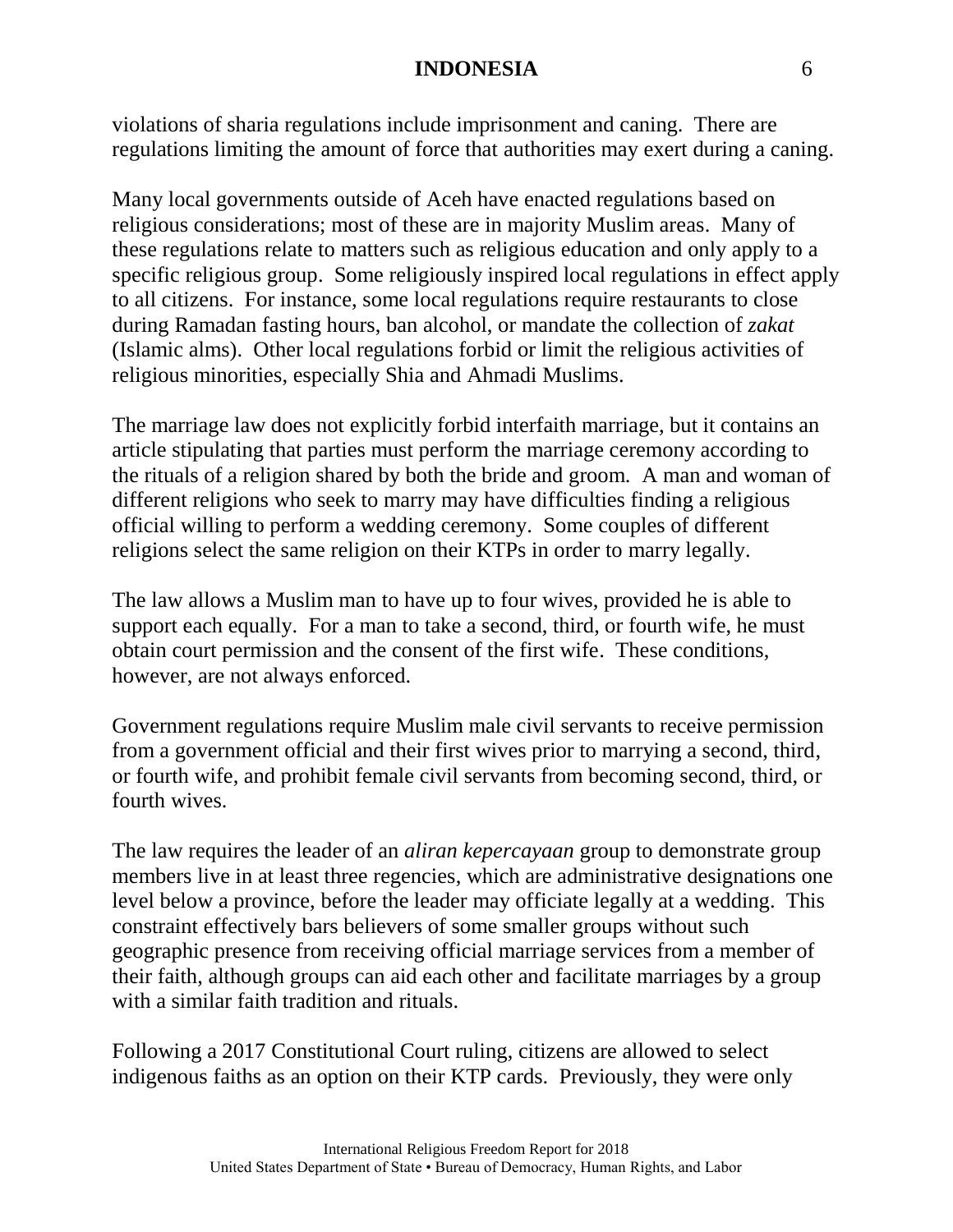allowed to choose one of the six officially recognized religions or leave the column blank when applying for a KTP.

A joint ministerial decree requires domestic religious organizations to obtain approval from the MRA to receive funding from overseas donors and forbids dissemination of religious literature and pamphlets to members of other religious groups as well as going door to door for the purposes of converting others.

Foreign religious workers must obtain religious worker visas, and foreign religious organizations must obtain permission from the MRA to provide any type of assistance (in-kind, personnel, or financial) to local religious groups.

The country is a party to the International Covenant on Civil and Political Rights.

# **Government Practices**

On May 13, a family of suicide bombers attacked three Christian churches in Surabaya within minutes of each other. The parents strapped explosives onto their daughters, ages six and eight, and their teenage sons. The blasts killed 13 persons and injured 40 others. President Joko Widodo ordered the National Police to thoroughly investigate the attacks and to identify and bring the guilty groups to justice.

Police and prosecutors said they used the provisions of a newly revised antiterrorism law to arrest more than 350 members of organizations supporting violence against individuals of different religious beliefs. Authorities had prosecuted approximately 150 of these cases. A court in August banned the militant group Jemaah Ansharut Daulah under the amended law.

Government and sharia officials stated non-Muslim residents of Aceh could choose punishment under sharia or civil court procedures, but Muslim residents of Aceh must receive punishment under sharia. Several non-Muslim residents of Aceh chose punishment under sharia, reportedly due to the expediency of punishment and the risk of prolonged trials and possible lengthy prison sentences.

In January a Christian man reportedly opted for punishment under sharia, receiving 36 lashes for selling alcohol, an offense under sharia. In February two Christians, residents of Aceh Province, received six lashes for gambling. All three canings took place outside a mosque after Friday prayers with numerous onlookers.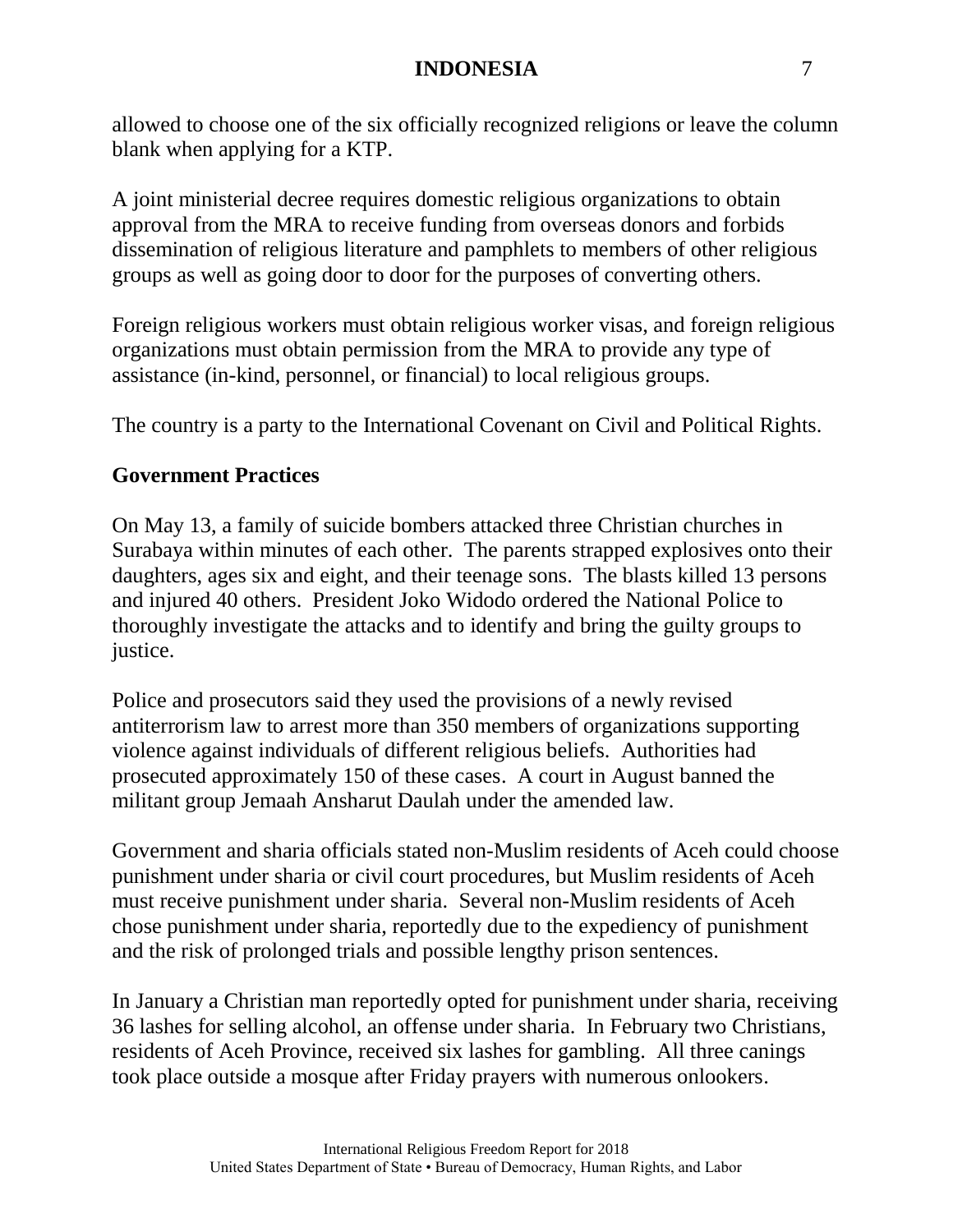In September Aceh authorities publicly caned a man and a woman in Banda Aceh for having an extramarital affair. The couple received a sentence of 28 lashes, but had four of them suspended, as they had already been in jail four months. In Aceh, in April the governor adopted a new regulation forbidding individuals from recording canings and allowing only private witnessing of canings by journalists and adults inside prisons. Due in part to the subsequent arrest and detention of this governor, while the decree remained in effect, no districts enforced it. Moving canings away from public view triggered controversy among regional administration and provincial lawmakers and garnered the objection of the influential Dayah community. Dayah are traditional Islamic boarding schools for the study of the Quran, Hadith, and other Islamic texts.

In December media and human rights groups reported the government released a smartphone app called Smart Pakem allowing citizens to file heresy or blasphemy reports against groups with what the government considers unofficial or unorthodox religious practices. Jakarta's Prosecution Office launched the app, which it stated aimed to streamline the heresy and blasphemy reporting system. Nirwan Nawawi, a spokesman for the prosecutor's office said, "The objective...is to provide easier access to information about the spread of beliefs in Indonesia, to educate the public, and to prevent them from following doctrines from an individual or a group that are not in line with the regulations." Various human rights organizations criticized the app, saying it could undermine religious tolerance and freedom in the country. According to Human Rights Watch, the app identifies several religious groups and their leaders (including Ahmadi, Shia, and Gafatar), describes their "deviant teachings," and provides their local office addresses. In August Human Rights Watch reported the government prosecuted at least 22 individuals for blasphemy since the beginning of the Widodo administration in 2014.

On August 24, a Medan court sentenced Meiliana (one name only), an ethnic-Chinese Buddhist woman, to 18 months in prison for blasphemy against Islam. Reportedly, in 2016 she privately asked the local mosque caretaker's daughter that the mosque lower its loudspeaker volume. The press reported that rumors spread that she was demanding that mosques in her hometown of Tanjung Balai stop calls to prayer altogether. In ensuing riots, Muslim local residents ransacked and destroyed at least 14 area Buddhist temples. Human rights groups and some Muslim organizations throughout the country criticized both the prosecution of the case and the harshness of the verdict, as did Vice President Jusuf Kalla. The central government issued a regulation limiting the volume of mosques' speakers shortly after the verdict. A higher court in October upheld the sentence, and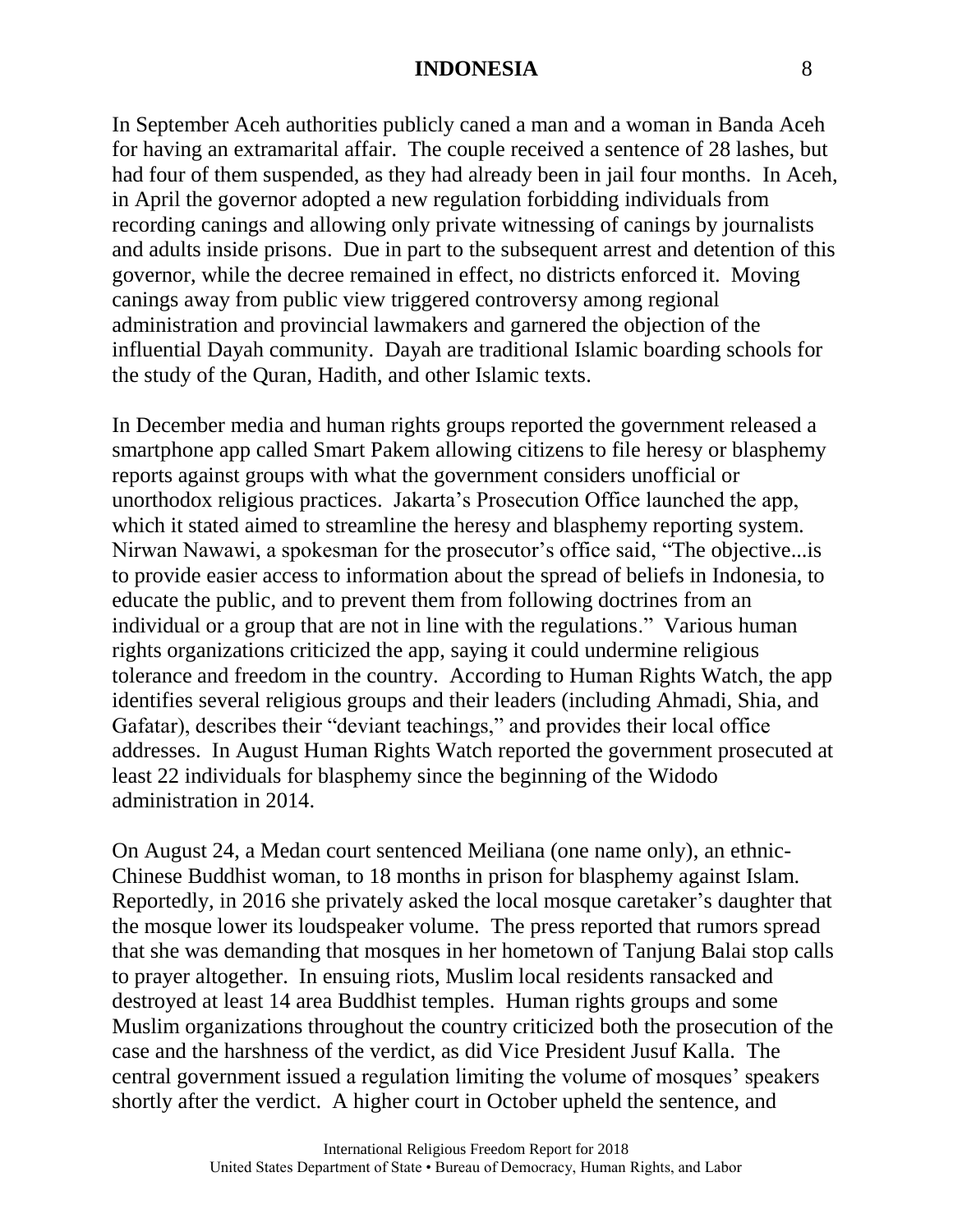Meiliana's attorney said he planned an appeal to the Supreme Court. According to news reports, Muslims who attacked Chinese businesses and Buddhist temples in Tanjung Balai in anger over Meiliana's alleged action were sentenced to a maximum of two months behind bars.

On September 26, the Medan District Court in North Sumatra sentenced a police officer to 16 months in prison for shredding and dumping copies of the Quran into the gutter. The court found the officer, Tommy Daniel Patar Hutabarat, guilty of blasphemy.

On April 30, the Pandeglang District Court in Banten sentenced Alnoldy Bahari to five years in prison and ordered him to pay a 100 million rupiah (\$6,900) fine after finding him guilty of spreading hate speech. Officials brought charges against him after he posted on Facebook that those who had not seen God were "fake" Muslims. On May 7, the Tangerang District Court in Banten sentenced Abraham Ben Moses, also known as Saifuddin Ibrahim, 52, to four years in prison for religious defamation after a video appeared of him with a taxi driver in which he shared his Christian faith and engaged in a discussion concerning the Prophet Muhammad's teachings on marriage, stating Muhammad acted inconsistently with his own teachings. The court also ordered that Moses, who said he was a Christian cleric, pay a 50 million rupiah (\$3,500) fine or else spend an additional one month in prison. The court determined he intentionally spread information electronically with the intent to incite hatred against an individual, group, and society based on religion.

On July 25, a 21-year-old Christian student from North Sumatra received a fouryear sentence for a Facebook post that likened the Prophet Muhammad to a pig. His lawyer said the student did not challenge the verdict due to fear of intimidation by members of the Muslim group who reported him. The lawyer also described his client's trial as "full of intimidation" and said the accused became a target of verbal insults by members of the FPI outside the courtroom.

On July 23, the Constitutional Court dismissed a petition brought by members of the Ahmadi religious community to revoke the blasphemy articles within the criminal code. This case marked the third failed attempt to repeal the blasphemy articles since 2010.

In November Grace Natalie, an ethnic Chinese Protestant member of the Indonesian Solidarity Party, pledged the party would not support discriminatory local laws based on "the Bible or sharia" and called for an end to the forced closure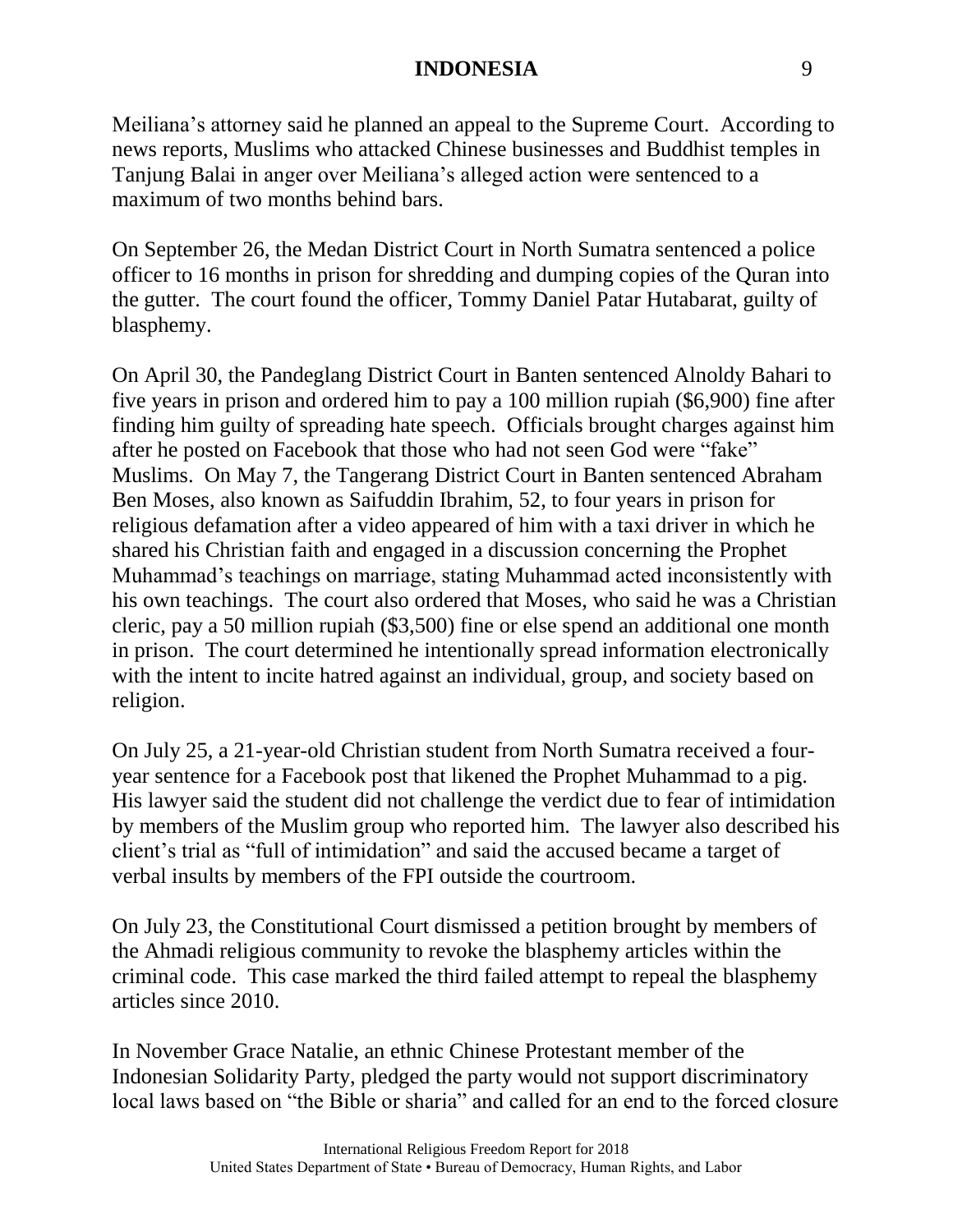of places of worship. Eggi Sudjana, a member of the rival National Mandate Party, reported her comments as potentially blasphemous. Police summoned her for seven hours of questioning. Authorities had not filed charges by year's end.

Authorities had not charged any Ahmadi Muslims with blasphemy as of year's end, but Ahmadi sources said provincial and local regulations based on these articles placed tighter restrictions on Ahmadis than on the six officially recognized religions.

The MRA maintained its authority at both the national and local level to conduct the "development" of religious groups and believers, including efforts to convert minority religious groups to Sunni Islam. In several West Java regencies, local governments continued efforts to force or encourage conversion of Ahmadi Muslims with a requirement that Ahmadis sign forms renouncing their beliefs in order to register their marriages or participate in the Hajj. According to the local Ahmadiyya community in Cianjur and Cirebon, local MRA offices obliged Ahmadis to sign forms stating they denounced Ahmadiyya teachings. This practice has continued since 2014.

The Setara Institute, a domestic nongovernmental organization (NGO) that conducts advocacy and research on religious and political freedom, again stated the central government made efforts to reaffirm constitutional provisions for religious freedom, promote tolerance, and prevent religiously motivated violence. It also stated, however, that the central government did little to intervene at the local level or resolve past religious conflicts through its mandate to enforce court rulings, override unconstitutional local regulations, or otherwise uphold the constitutional and legal protections afforded to minority religious groups. The institute noted local governments selectively enforced blasphemy laws, regulations on permits, and other local regulations in ways that affected various religious groups.

According to religious groups and NGOs, government officials and police sometimes failed to prevent "intolerant groups" from infringing on others' religious freedom and committing other acts of intimidation, such as damaging or destroying houses of worship and homes. These groups included the FPI, FUI, FJI, and MMI. Police did not always actively investigate and prosecute crimes by members of "intolerant groups." During the year, police again worked with human rights activists and NGOs to provide tolerance-training sessions to religious leaders and local police.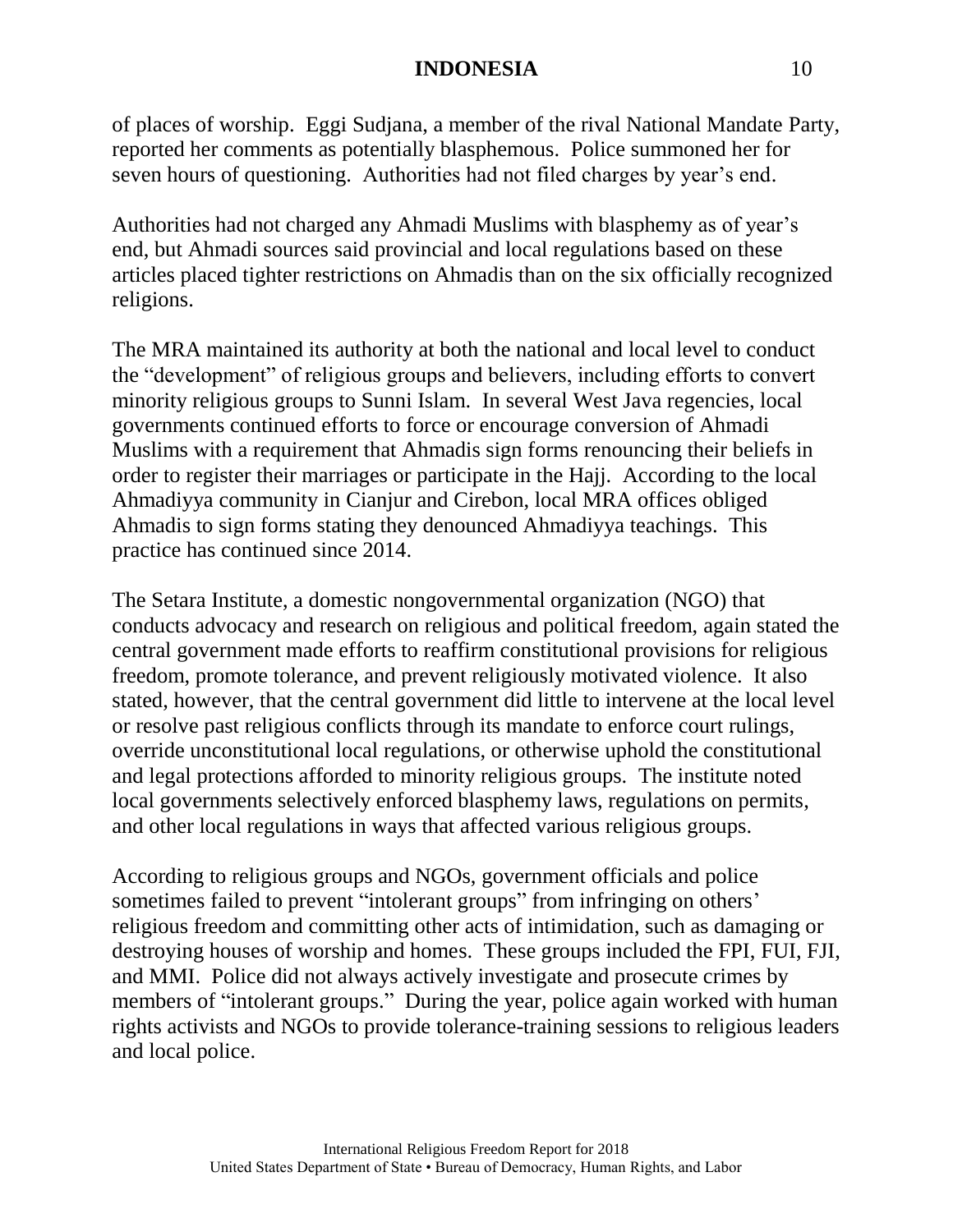The Setara Institute reported 40 cases of government abuses of religious freedom between January and June compared with 24 cases in the first 11 months of 2017. Abuses cited included discrimination, intolerance, and prohibitions on the wearing of hijabs in public school. Setara attributed the increase to three factors: the manipulation of the population's religious sentiments by politicians and other societal actors in the period preceding the 2019 national elections; a rise in the role of community groups instigating intolerant actions; and increased use of social media to disseminate discriminatory messages.

More than 338 Shia Muslims from Madura remained displaced on the outskirts of Surabaya, East Java, after communal violence forced them from their homes in 2012. Approximately 200 Ahmadi Muslims remained internally displaced in cramped apartments in Mataram, the capital of West Nusa Tenggara, after a mob expelled them from their Lombok village in 2006.

Across the country, minority religious groups, including Muslim groups in non-Muslim majority areas, continued to state the official requirement for a specific number of supporters to build or renovate a house of worship served as a barrier to construction. Governments did not issue permits when the worshippers obtained the requisite numbers or when opponents of the construction pressured neighbors not to approve. In many cases, a few vocal opponents from the local majority religious affiliation were reportedly sufficient to stop construction approvals. State-recognized religious leaders in government-supported interfaith forums reportedly found ways to block *aliran kepercayaan* believers from constructing places of worship, largely through stringent house of worship permit requirements. *Aliran kepercayaan* adherents said they were fearful of atheism accusations were they to contest this treatment in court. Christian leaders reported that local officials indefinitely delayed permit approval for requests to build new churches because these officials feared construction would incite protests. Ahmadi and Shia Muslims and Christians said they also faced problems when seeking approval to move to temporary facilities while a primary place of worship underwent renovation.

Local governments, police, and religious organizations reportedly tried to close religious minority groups' houses of worship for permit violations, often after protests from "intolerant groups," even if the minority groups had a proper permit. Many congregations could not obtain the requisite number of nonmember signatures supporting construction of a house of worship and often faced protest from "intolerant groups" during the application process, making permits nearly impossible to obtain. Even when authorities issued permits, they closed or forced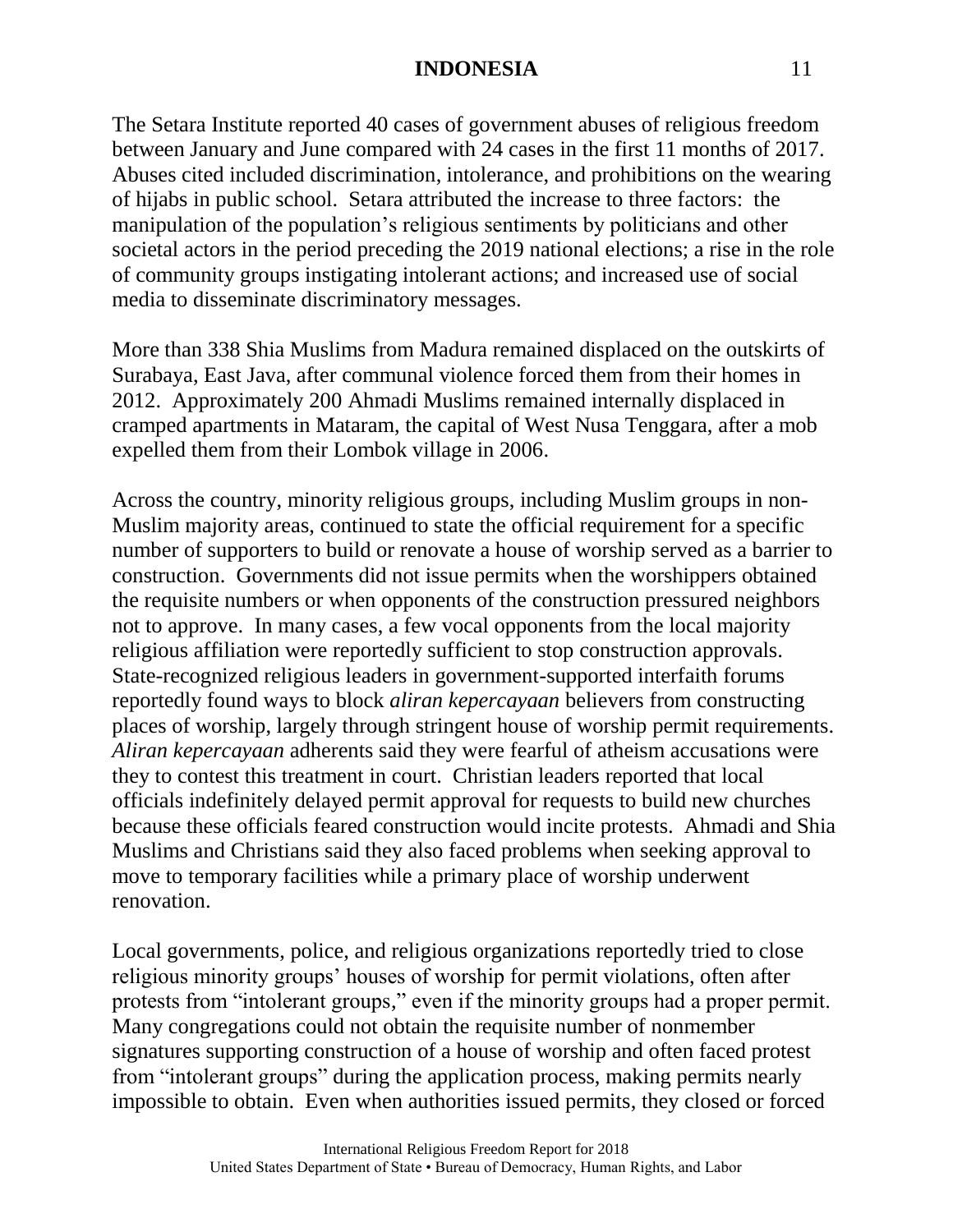construction to halt on some houses of worship after facing legal challenges and public protests. Protestant and Catholic churches also reported that "intolerant groups" forced them to pay protection money to continue operating without a permit. Some houses of worship established before the joint ministerial decree on house of worship construction came into effect reportedly were still obligated to meet the requirements or face closure. Many houses of worship operated without permits in office buildings, malls, private homes, and shops.

On September 29, local authorities in Jambi closed three churches: the Indonesian Methodist Church (Gereja Methodist Indonesia), Indonesia Christian Huria (Huria Kristen Indonesia), and Assemblies of God Church (Gereja Sidang Jemaat Allah). According to the Indonesia Communion of Churches, several Muslim groups such as FPI had sent a letter to the city complaining the churches had created public disturbances. This resulted in a meeting with city officials and the FPI, Indonesian Ulema Council (MUI), FKUB, and Malay Culture Institute (Lembaga Adat Melayu); however, there were no representatives from the affected churches. A few days later, government agencies, police, and local chapters of the MUI and KUB decided to close the churches, citing "administrative issues." Protests by hundreds of the churches' worshippers followed the closures. Church leaders said they had been trying to apply for the appropriate permits from the city administration since 2003, but the city authorities had not granted them due to lack of support from neighborhood authorities and communities. Jambi city spokesman Abu Bakar said the churches could reopen after the congregations obtained the permits. Another Jambi official noted that 70 churches in the city had yet to receive building permits.

The Congregation of Churches in Jayapura, Papua, a Christian-majority province, publicly called for terminating the construction of a local mosque following pressure from the neighboring Christian community. The group said the mosque's minarets would be taller than the surrounding churches and other structures and questioned the building's permit status. The incident generated intense debate among Christian and Muslim communities, leading to the formation by the government of a mediation team to manage tensions between the two communities, largely divided between the area's ethnic Papuans, who are majority Christian, and migrants from other parts of the country, who are predominantly Muslim. The interfaith mediation team agreed in April to establish a mutually acceptable height limit of the minarets under construction, conduct an interfaith dialogue, and reaffirm the local government's policy to enable religious faiths to establish houses of worship in the district.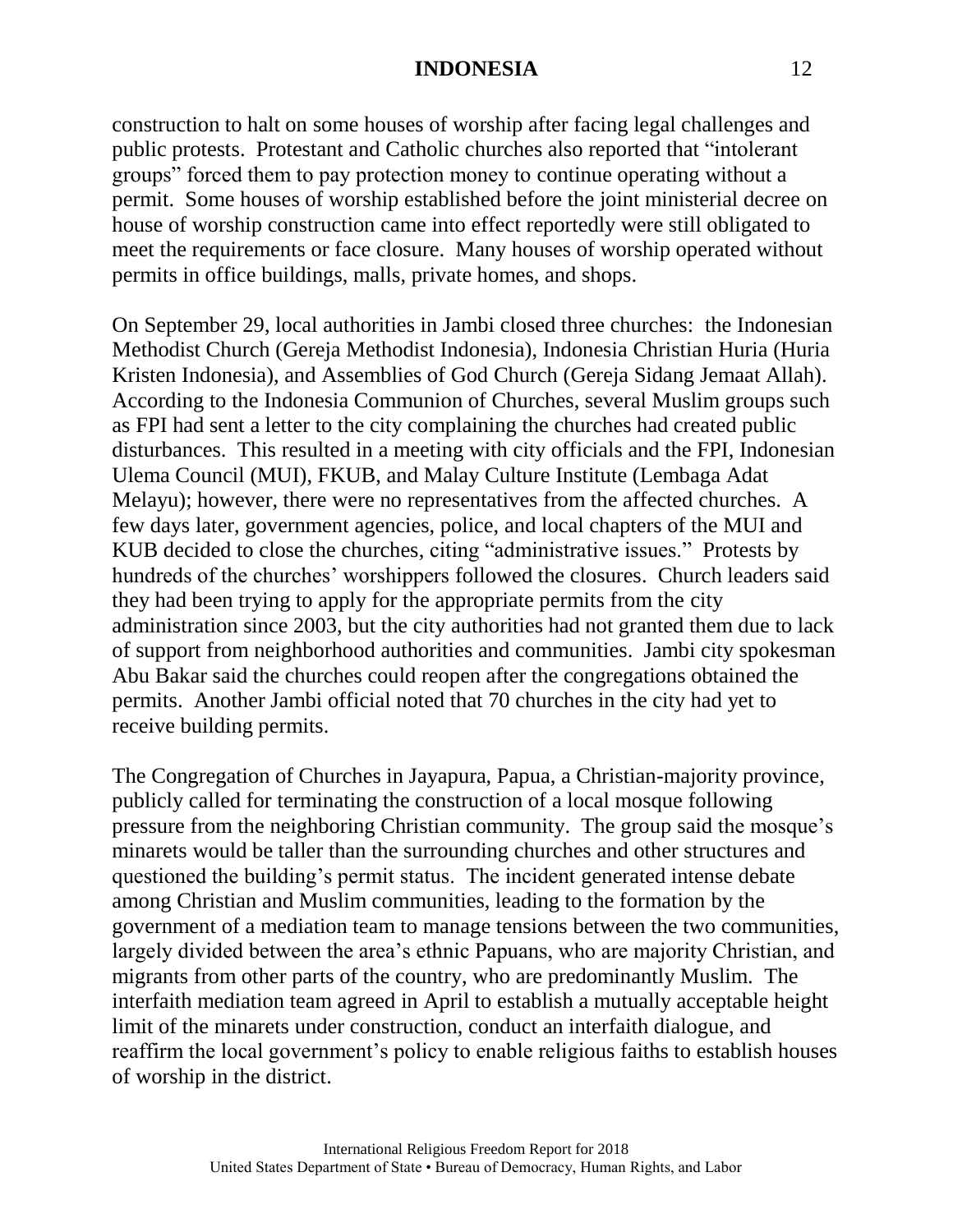Construction moved forward on the Santa Clara Catholic Church in Bekasi, West Java. In December police reportedly sent personnel to safeguard the church, which was used as one of the venues in the region to celebrate Christmas. The congregation had waited more than 15 years for the approval of its construction permit before receiving it in 2015, and "intolerant groups" regularly targeted the construction site for protests. Following a 2017 protest, the Bekasi mayor assured the congregation it would be able to finish construction by December 2017, but construction still was not complete at the end of September.

*Aliran kepercayaan* followers continued to say teachers pressured them to send their children to a religious education class of one of the six officially recognized religions. Minority religious groups not among the six recognized religions said schools often allowed their children to spend religious education time in study hall, but school officials required parents to sign documents stating their children received religious education. Ahmadi Muslim students reported religion classes for Islam focused only on Sunni teachings. A member of the indigenous belief community from Cirebon (belonging to the Sunda Wiwitan group) stated the teachers of their school demanded that students choose a formal education on one of the six officially recognized religions. Most of the students chose Islam.

Civil servants who openly professed an adherence to an indigenous belief system continued to say they had difficulty obtaining promotions.

Although the government generally allowed citizens to leave the religion column blank on their KTPs, individuals continued to report difficulties accessing government services (such as procuring marriage licenses or receiving health care) and experiencing other forms of discrimination if they did so. Many local officials reportedly were unaware of the option to leave the religion section blank and refused to issue such KTPs. The lack of a KTP led to issues ranging from an inability to register for health insurance to problems applying for mortgages. Faced with this problem, many religious minority members reportedly chose to identify as a member of an officially recognized religion close to their beliefs or reflecting the locally dominant religion. According to researchers, this practice obscured the real number of adherents to any particular religious group in government statistics. As of year's end, observers said it was unclear whether all registry offices throughout the country had the application systems that would allow indigenous believers to state beliefs other than the six recognized religions on their KTPs, in accordance with the 2017 Constitutional Court ruling. In October MRA officials said there were plans to identify indigenous faiths on KTPs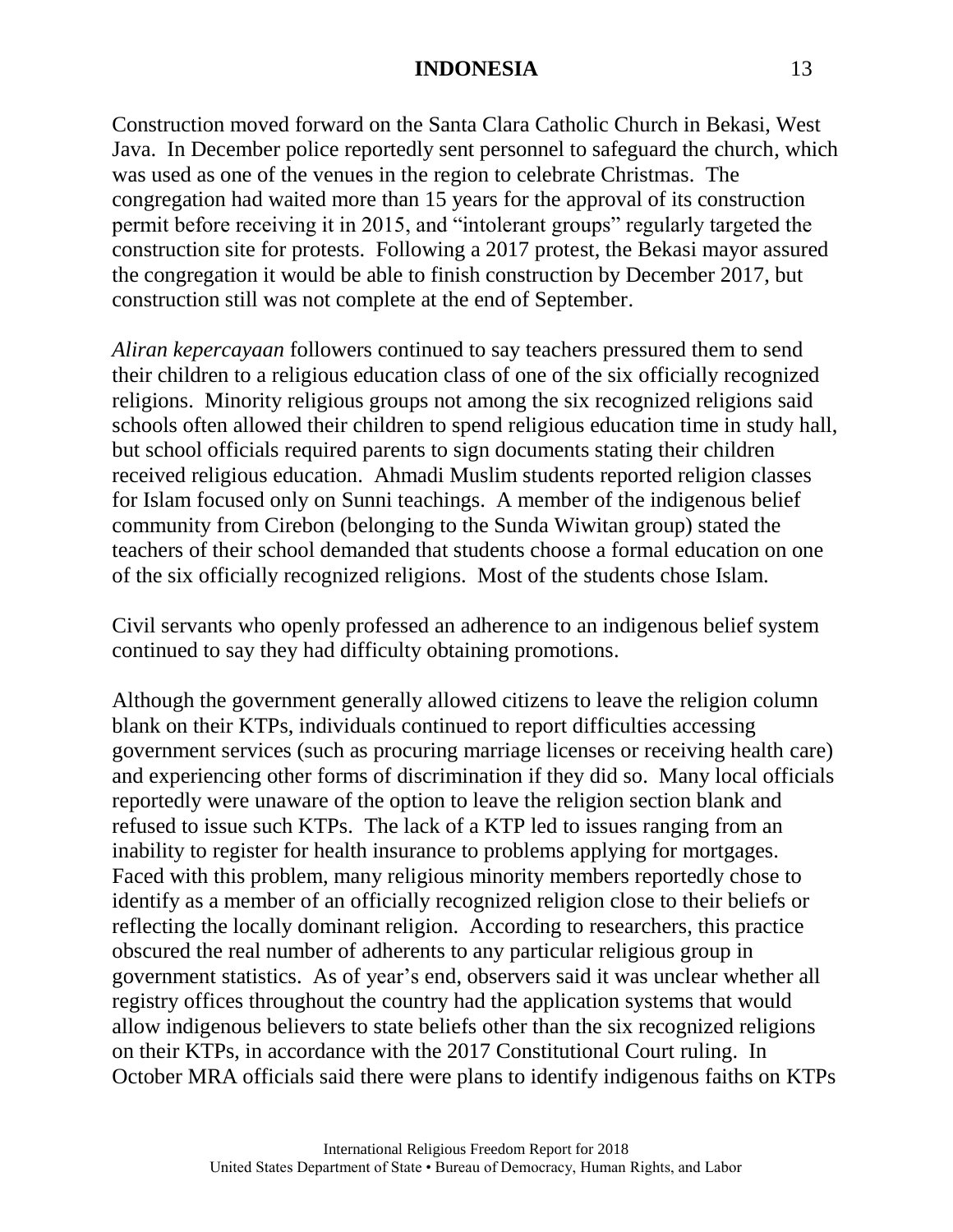cards; however, this would first require the legislature to revise the registration law, according to the ministry.

NGOs and religious advocacy groups continued to urge the government to remove the religion field from KTPs. Religious minorities reported they sometimes faced discrimination after others saw their religious affiliation on their KTPs. Members of the Jewish community said they felt uncomfortable stating their religion in public and often chose to state they were Christians or Muslims depending on the dominant religion where they lived, due to concern that local communities did not understand their religion.

Minority Muslim groups, including Ahmadis and Shia, also continued to report resistance when they tried to apply for KTPs as Muslims, effectively denying them access to public services if they could not secure KTPs.

Police Spokesperson Dedi Prasetyo stated police would optimize prevention measures to eradicate radicalism by persuasive engagement and by tracking and profiling of religious leaders. Police expected this engagement would help religious leaders lessen exposure to radicalism among their followers.

Both the central and local governments included elected and appointed officials from minority groups. For example, the Governor of West Kalimantan and the Mayor of Solo were Catholic, and a leading Shia figure held a seat in the House of Representatives, elected from a majority Sunni district in Bandung, West Java. As of October President Widodo's 34-member cabinet included six members of minority faiths.

Foreign religious workers from many religious groups continued to state they found it relatively easy to obtain visas. Despite laws restricting proselytizing, some foreign religious groups reported little government interference with preaching or religious conversions.

Police provided special protection to some churches in major cities during Sunday services and Christian holidays.

# **Section III. Status of Societal Respect for Religious Freedom**

On February 11, a man with a machete attacked a congregation during Sunday Mass at the St. Lidwina Church in Sleman, Yogyakarta. The attacker, whom police identified as university student Suliono, reportedly injured four persons,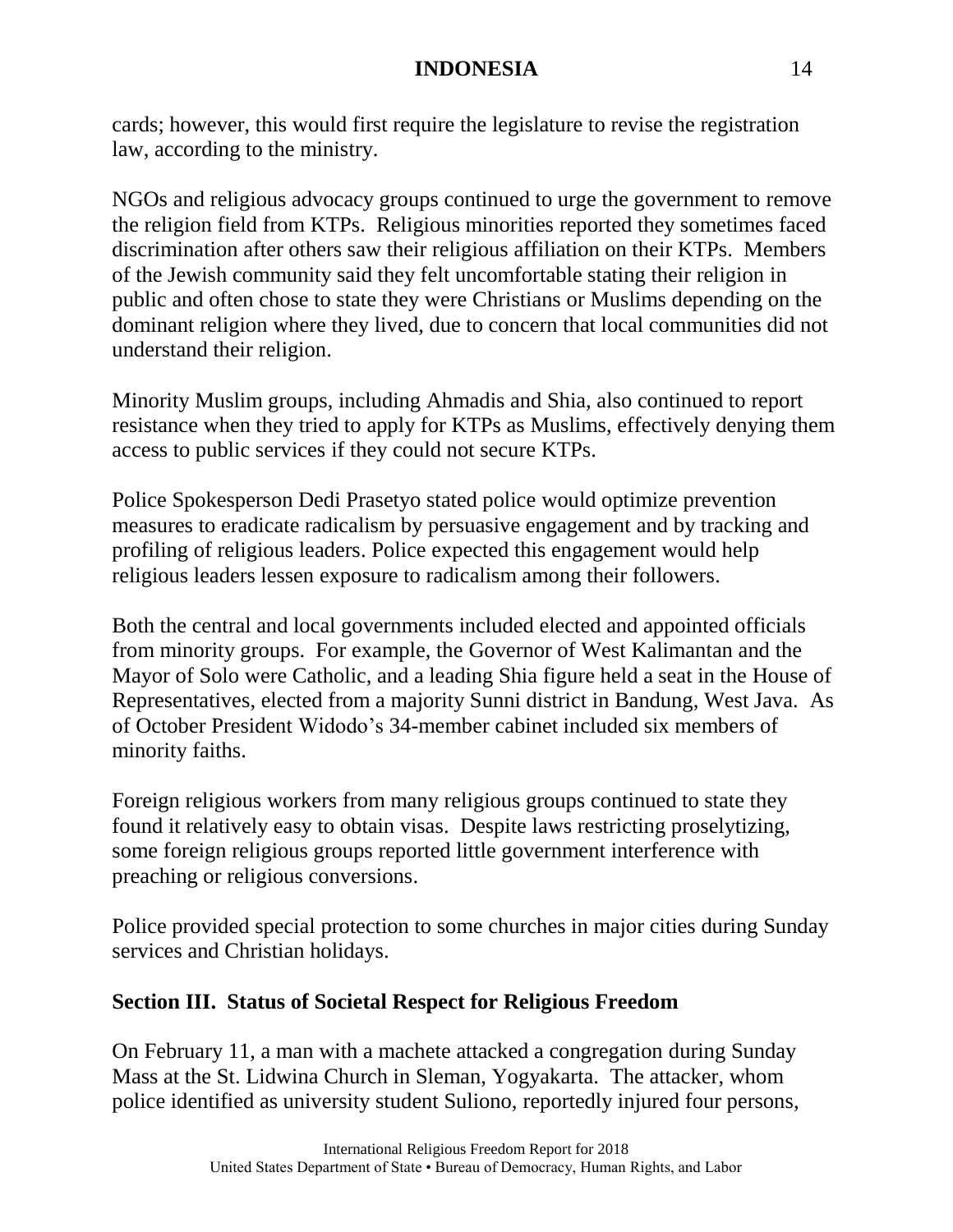including the church's priest, Father Karl Edmund Prier. Suliono also destroyed statues in the Church of Jesus and the Virgin Mary. At year's end, police were still investigating the case and the motive behind the attack. On February 12, the president stated he instructed police to enforce the constitutional guarantees of religious freedom and said there was no place for religious intolerance in the country.

On May 19, unidentified attackers destroyed several houses and attempted to expel the Ahmadi community from Grepek Tanak Eat hamlet in Greneng Village, West Nusa Tenggara. The violence forced 24 persons from seven families to seek shelter at the East Lombok police headquarters. Ahmadi Indonesia Congregation secretary Yendra Budiana said the incident followed a series of previous attacks on the Ahmadi community in another residential area in March and on May 9.

The MUI (an independent clerical body funded by the government and charged with issuing fatwas) called upon all mosques to increase compassion, tolerance, and nationalism rather than spreading hatred, hate speech, and negative propaganda that could sharpen any ideological differences. "Intolerant groups," however, used MUI fatwas to justify actions against religious minorities and other vulnerable groups, even though the fatwas lacked legal standing. Individuals affiliated at the local level with the MUI used rhetoric considered intolerant by religious minorities, including fatwas declaring Shia and Ahmadis as deviant sects. Shia and Ahmadi Muslims reported feeling under constant threat from "intolerant groups." Anti-Shia rhetoric was common in some online media outlets and on social media.

In November media reported the Indonesian State Intelligence Agency had surveyed 1,000 mosques in the country and stated imams at an estimated 41 places of worship in Jakarta were preaching "extremism" to worshippers, often to government workers. Intelligence officers found approximately 17 clerics expressed support or sympathy for ISIS and encouraged their congregations to fight for the jihadist group in Syria and Marawi, the southern Philippine city attacked by ISIS-linked fighters in 2017.

In March a group of persons vandalized a recently renovated Catholic church in South Sumatra. The South Sumatra Police in the same month arrested 10 suspects and planned to charge them with assault and arson. The police said those arrested committed the action due to hatred. As of year's end, there were no reports of a trial date in this case.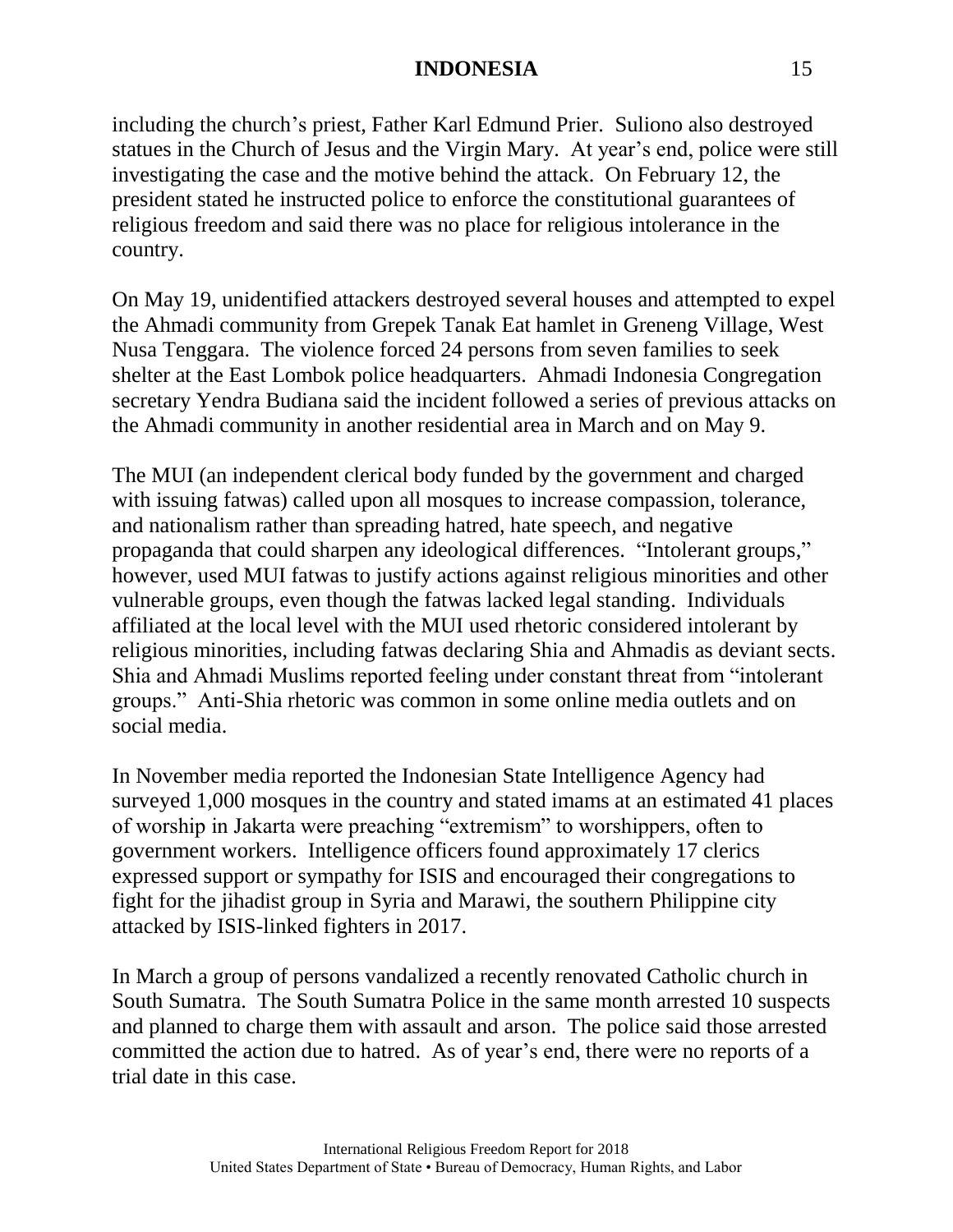In August human rights group Wahid Foundation reported that it had recorded 213 cases of religious freedom violations in 2017, a 4 percent increase from 2016. Nonstate actors such as the FPI committed most violations. The highest number of violations was recorded in Jakarta (50 incidents), followed by West Java (44), East Java (27), and Central Java (15). Religious freedom violations were recorded in 27 of the country's 34 provinces. The foundation recorded an increase in efforts by the state and civil society to promote diversity, religious freedom, and tolerance. It identified 398 such initiatives in 2017, a 64 percent increase from 2016.

Christian leaders in Surabaya said they were encouraged by sympathy and support shown toward the affected Christians by the local Muslim community after the May 13 suicide bomber attack on three churches.

Many individuals in the government, media, civil society, and general population were vocal and active in protecting and promoting tolerance and pluralism. The largest and most influential religious groups and NGOs, including the two largest Islamic groups in the country – Nahdlatul Ulama (NU) and Muhammadiyah, with approximately 40 and 30 million members, respectively – officially endorsed and advocated for tolerance, pluralism, and the protection of minority groups. For instance, in August NU launched the Said Aqil Siroj Institute, a civil society group designed to promote interreligious tolerance in a country where observers said religious and ethnic sentiments were on the rise ahead of the national elections in 2019.

# **Section IV. U.S. Government Policy and Engagement**

The U.S. Embassy in Jakarta, the Consulate General in Surabaya, and the Consulate in Medan regularly engaged with all levels of government on specific religious freedom issues, such as actions against religious minorities; closures of places of worship; convictions for blasphemy and defamation of religion; the undue influence of "intolerant groups" and the importance of the rule of law; the application of sharia to non-Muslims; religious registration requirements on KTPs; the importance of education and interfaith dialogue in promoting tolerance; the equal protection of all citizens regardless of their religion; and promotion of tolerance in international forums.

The U.S.-Indonesia Council on Religion and Pluralism, a civil-society-led entity endorsed by both governments, includes a diverse group of experts, academics, and religious and civil society leaders established to promote interfaith dialogue, pluralism, and tolerance. The Ambassador regularly engaged with members of the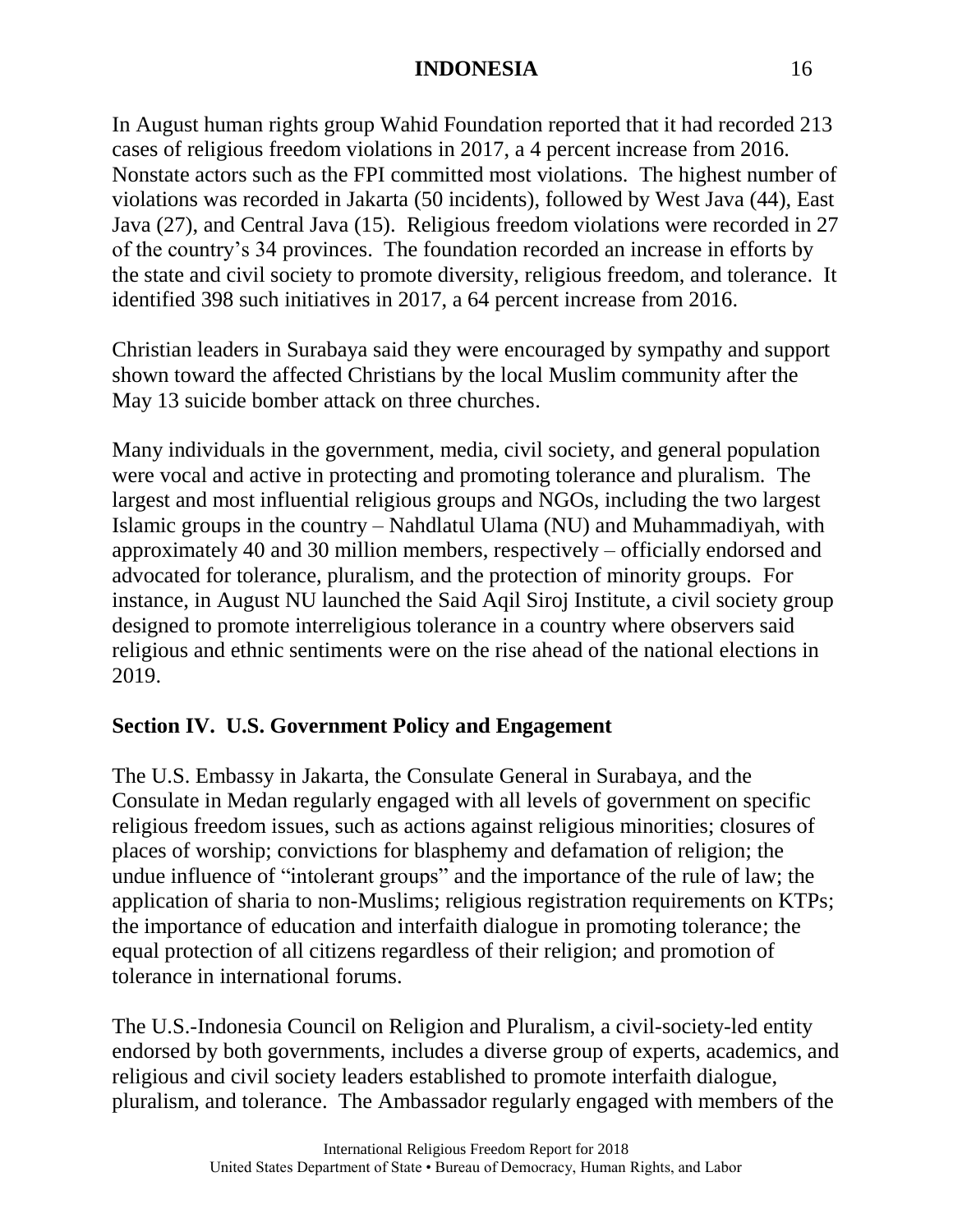council to discuss ways to augment the council's activity on issues affecting the country's religious communities. The embassy facilitated the council's engagement with visiting U.S. government officials.

In September the Department of State Coordinator for Counterterrorism met with council members to hear their approach to responding to religious extremist ideology in the country. He shared examples of international good practices and suggested areas of future collaboration, such as educator-religious leader collaboration in schools; strengthening law enforcement's role in engaging communities they serve; and religious leader youth mentorship.

In August the Ambassador met with U.S. members of the council attending the World Peace Forum to discuss efforts to augment joint collaboration between the two countries to combat violent extremism, promote religious freedom, and increase people-to-people engagement on human rights.

In January the then Acting Assistant Secretary of State for East Asian and Pacific Affairs met with Islamic members of the council to discuss Indonesia's stated intention to encourage moderate Islam overseas. Local council members discussed efforts to prevent the politicization of Islam, promote interfaith dialogue, and develop a united response to extremist narratives. The Acting Assistant Secretary underscored the importance of promoting tolerance and pluralism in the country and commended the work of the council on engaging communities of all faiths.

During Ramadan, the embassy and consulates implemented an outreach strategy throughout the country to highlight values such as religious tolerance. This included a diverse set of public diplomacy tools, ranging from the Ambassador's appearance on two of the country's highest-rated television shows and a series of *buka puasas* (iftars) with target audiences, to placement of articles featuring Muslim life in the United States in key newspapers and social media blitzes using embassy-produced Ramadan and Eid videos. An important objective was to promote interfaith tolerance within the country by highlighting the inclusion of Muslims within American life.

The embassy implemented several professional exchange programs designed to foster and encourage religious tolerance. These included sponsoring the visit to the United States of eight (seven Muslim and one Christian) academics to examine religious pluralism and acquire tools to develop curricula at their home institutions. The embassy also sponsored the visits of six educators, administrators, and NGO leaders to the United States to see how religious and secular schools, as well as